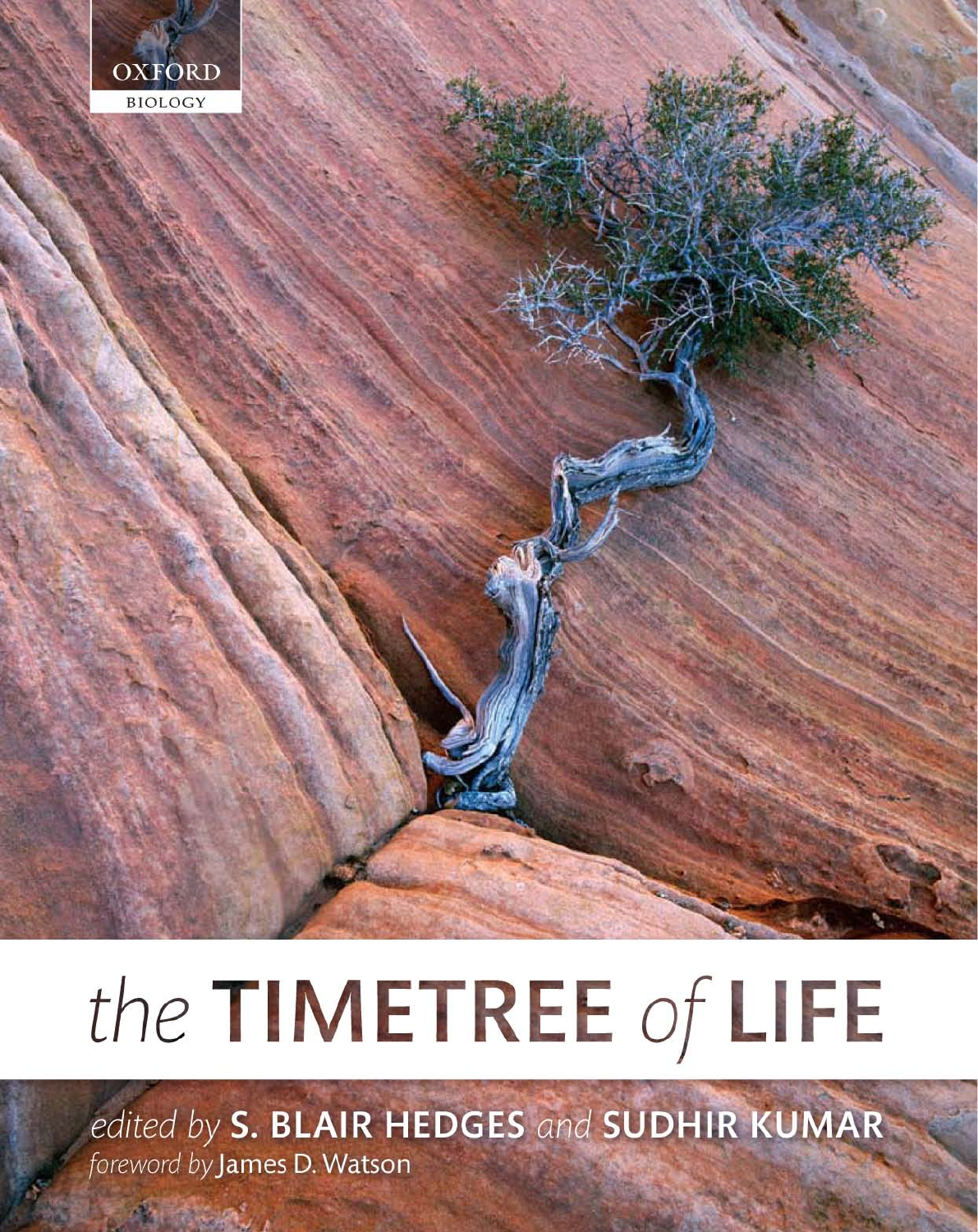# Haptophyte algae (Haptophyta)

#### *Linda K. Medlin*

Marine Biological Association of the UK, The Citadel, Plymouth PL1 2PB, UK (lkmedlin@awi-bremerhaven.de)

### Abstract

Haptophytes are members of the marine phytoplankton involved in many important biochemical cycles. They possess two smooth flagella and another organelle, called a haptonema inserted between the flagella. The cells are covered by organic scales, which are calcified in one order, the Coccolithales, permitting molecular clock calibration. Time estimates place the divergence of the two classes in the Neoproterozoic,  $\sim800$  million years ago (Ma), with order-level diversification occurring in the Phanerozoic, ~340–120 Ma. Selective survival of different orders across major extinction events may be related to the ability of the cells to switch their mode of nutrition from autotrophy to mixotrophy.

Haptophytes (Fig. 1) occur in all seas and are often major components of the nanoplankton  $(1, 2)$ . They are important primary producers, and some species in the genera *Emiliania*, *Gephyrocapsa,Phaeocystis*, *Chrysochromulina*, and *Prymnesium* may form extensive blooms with major biogeochemical, ecological, or economic impact. Most species are marine, but a few thrive in freshwater. Most are unicellular, planktonic biflagellates, but palmelloid, coccoid, amoeboid, colonial, and benthic forms also occur (*3*). Nearly all are photosynthetic, but phagotrophy and mixotrophy appears to be common in some genera (e.g., *Chrysochromulina*) (*4*). In most species, at least one stage in their haplo-diplont life cycle possesses two flagella that are similar in form and have no tubular hairs. Between the flagella is a unique organelle, called a haptonema, which differs structurally from the flagellum. Its length varies and it has been secondarily lost in some species. It can coil or bend, but not beat, and can attach to a substratum and may be involved in food handling. Cells are typically covered by one to several layers of organic scales and in the coccolithophorids these are calcified. These are preservable and constitute the feature that leaves a fossil record for calibration of a molecular

clock. Species identification within Haptophyta is largely based on scale morphology and often requires electron microscopy.

Two molecular clocks have been made for the haptophytes by Medlin and her coworkers: a strict molecular clock using the Lintree program that averages the rate of evolution across all lineages (*5, 6*) and a relaxed molecular clock (r8s) where the rate of evolution is allowed to vary across the lineages (*7, 8*). Both clocks were calibrated using at least three calibration points from the coccolith fossil record: the character-based constraint of 195 Ma for the emergence of all coccolithophores, and the divergence-based constraints of 64 Ma for the divergence of *Coccolithus* from *Cruciplacolithus* and



Fig. 1 *Chrysochromulina* (Prymnesiales) with arrow indicating long haptonema (upper left), *Phaeocystis* (Phaeocystales) with arrow indicating short haptonema (upper right), colony of *Phaeocystis antarctica* (lower left), and coccolithophore *Emiliania huxleyi* (lower right). Credits: W. Eikrem (upper left), L. K. Medlin (upper right and lower left), and J. Green (lower right).

L. K. Medlin. Haptophyte algae (Haptophyta). Pp. 123-126 in *The Timetree of Life*, S. B. Hedges and S. Kumar, Eds. (Oxford University Press, 2009).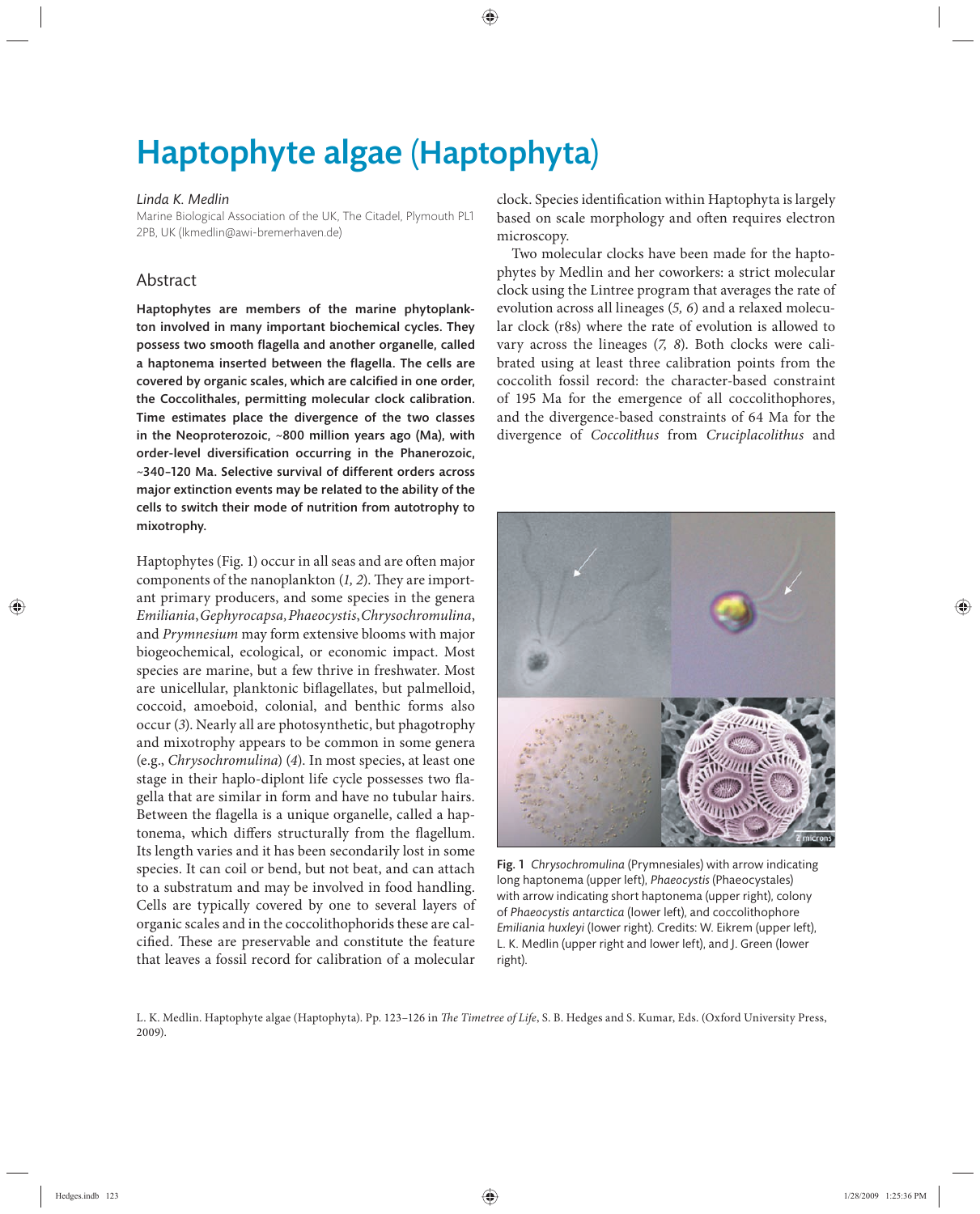

Fig. 2 A timetree of Haptophyta. Divergence times are shown in Table 1. Pavlovales-1 = *Exanthemachrysis* with pigment type A (*15*); Pavlovales-2 = *Pavlova* and *Diacronema* with pigment type B and C (*15*); Phaeocystales-1 = unicellular *Phaeocystis* sp. (*6*); Phaeocystales-2 = colonial *Phaeocystis* sp. (*6*); Prymnesiales-1 = Clade B2 saddle-shaped *Chrysochromulina* sp. including

*C. parva*; Prymnesiales-2 = Clade B2 other saddle-shaped *Chrysochromulina* sp.; Prymnesiales-3 = Clade B1 *Imantonia* sp. and OLI clones; and Prymnesiales-4 = Clade B1 round, not saddle-shaped *Chrysochromulina* sp., *Prymnesium* sp., and *Platychrysis* sp. Details of species in each clade are presented elsewhere (*1*). *Abbreviation*: Cz (Cenozoic).

50 Ma for the divergence of Helicosphaeraceae from Pontosphaeraceae. We have constructed a molecular clock from the small subunit ribosomal RNA (SSU rRNA) gene and extrapolated dates for some of the undated nodes where there is no fossil evidence. The SSU rRNA tree appears to be evolving in a clocklike manner as judged by the relative rate tests performed in addition to the use of the Lintree program (*9*). Another molecular clock study of haptophytes has been done, using the SSU and large subunit (LSU) rRNA genes (*10*). Dates for the divergences in that study are slightly older than those found by Medlin and coworkers using a relaxed molecular clock (*8*).

Although not treated in detail here, Haptophyta is a group that diverged from other eu karyotes deep in the Proterozoic, >1200 Ma (9-11). The long time period between the origin of haptophytes and the initial divergence (~800 Ma) of the two classes, Pavlovophyceae and Prymnesiophyceae (Table 1, Fig. 2), indicates that many of the early evolutionary branches in this group are extinct, or that they have not yet been sampled (2). The Order Phaeocystales diverged from all other Prymnesiophyceae at ~480 Ma and then the Prymnesiales diverged from the Coccolithales plus Isochrysidales at ~280 Ma, and

thus this divergence appears to be a late Paleozoic–early Mesozoic event and may be associated with the Permian– Triassic boundary (251 Ma). Modern diversifications in these lineages occurred some time after the lineage origin so many taxa were presumably lost during this time.

Within the Order Phaeocystales, the divergence of the cold water clades from the warm water clades occurs at 30 Ma, when the Drake Passage opened to isolate the Antarctic Continental waters, and dispersal to the Artic occurred across the equator during a cooling trend at 15 Ma, which were separated by a warming trend that then isolated the two polar clades (*6*).

Molecular diversification occurred earlier within the Prymnesiales than within the Coccolithales plus Isochrysidales where most of these latter divergences occurred fairly late in the haptophyte timetree (Fig. 2). The diversification within the Coccolithales plus Isochrysidales occurred predominantly after the Mesozoic–Cenozoic boundary (66 Ma), as predicted by the fossil record. Mesozoic coccolithophores have been intensively studied and at the Mesozoic–Cenozoic boundary an abrupt extinction is documented in the fossil record with ~90% of end-Cretaceous species disappearing (e.g., *12, 13*). Subsequently, there was a major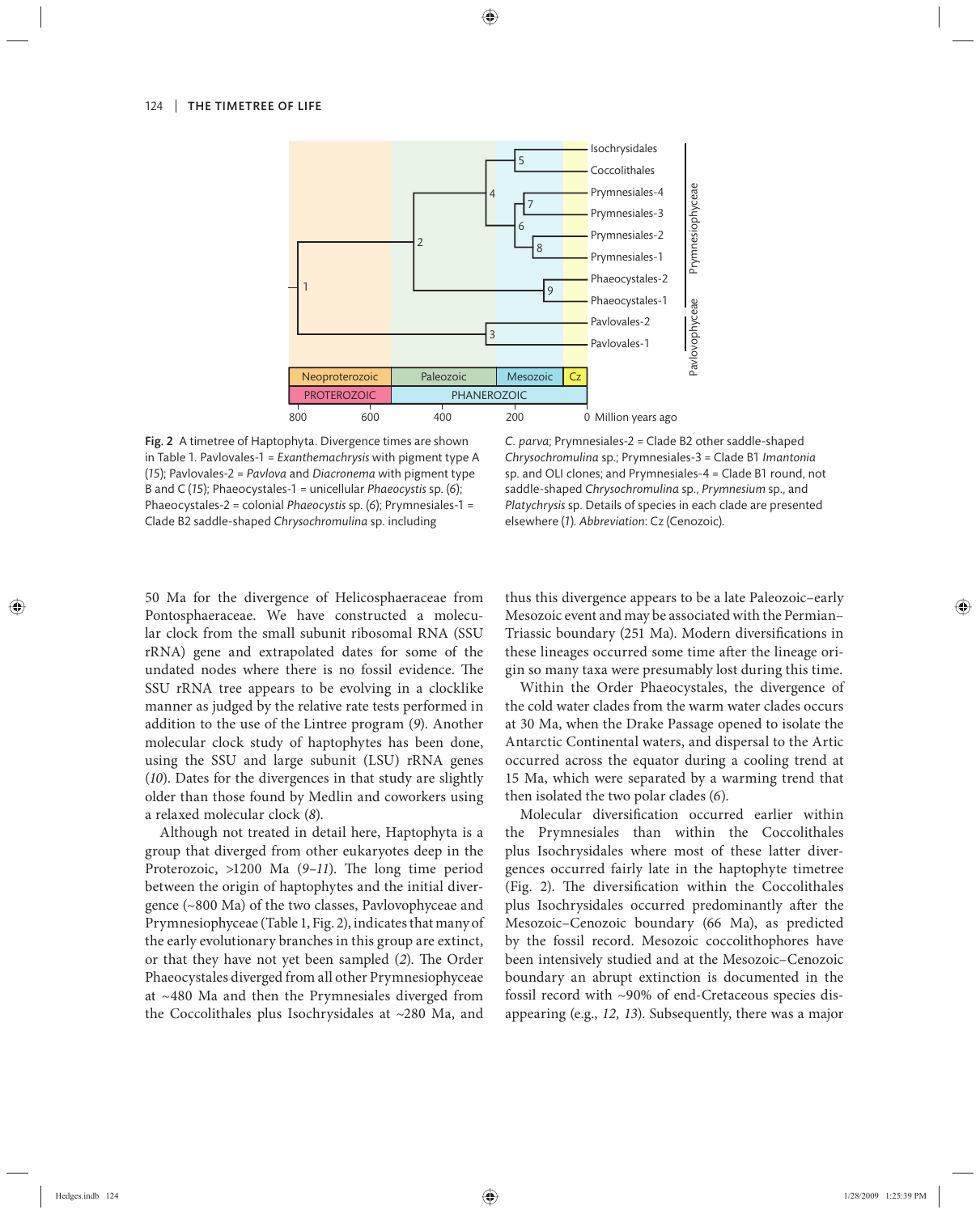|  |  |  | Table 1. Divergence times among haptophytes. |  |  |
|--|--|--|----------------------------------------------|--|--|
|--|--|--|----------------------------------------------|--|--|

| <b>Timetree</b> |      | <b>Estimates</b>        |                         |                             |                             |  |  |
|-----------------|------|-------------------------|-------------------------|-----------------------------|-----------------------------|--|--|
| Node            | Time | Ref. (8)<br><b>Time</b> | Ref. (9)<br><b>Time</b> | Ref. (10)(a)<br><b>Time</b> | Ref. (10)(a)<br><b>Time</b> |  |  |
| 1               | 800  | 800                     | 500                     | 870                         | 1000                        |  |  |
| 2               | 480  | 480                     | 200                     | 400                         | 290                         |  |  |
| 3               | 280  | 280                     |                         | 300                         | 330                         |  |  |
| 4               | 280  | 280                     |                         | 300                         | 210                         |  |  |
| 5               | 200  | 200                     |                         | 250                         | 150                         |  |  |
| 6               | 200  | 200                     |                         | 180                         | 150                         |  |  |
| 7               | 175  | 175                     |                         |                             |                             |  |  |
| 8               | 150  | 150                     |                         |                             |                             |  |  |
| 9               | 120  | 120                     |                         |                             |                             |  |  |

Note: The node times in the timetree are based on ref. (8). Estimates from ref. (10) are based on (a) SSU rRNA and (b) LSU rRNA analyses.

radiation in the early Cenozoic with new clades rapidly diversifying and forming the origins of the modern coccolithophore biota (e.g., *14*).

One novel inference from our molecular tree is that the Mesozoic–Cenozoic boundary extinction does not seem to have affected the Prymnesiales, Phaeocystales, or Pavlovales to the same degree as the Coccolithales. These orders do not have a fossil record so we can only make this statement by comparing the depth of clade diversification. In each of these noncalcifying groups, there are numerous clades/lineages that cross the Mesozoic–Cenozoic boundary (8). There is no evidence of major diversification of these clades in the Cenozoic. On this basis, one would expect that the noncalcified haptophytes would have the same rate of extinction as the calcified ones, because no group produces resting stages, although some species have benthic littoral to sublittoral stages as part of their dimorphic life cycle. No haptophytes are known to produce specialized resting cells or zygotes analogous to dinoflagellate cysts or diatom resting spores. There is no evidence of bottlenecking in the noncalcified taxa at this time, as illustrated by the many clades with deeper divergences (Fig. 2).

One possible explanation for this difference in their survival may lie in the mode of nutrition in the haptophyte lineages. The noncalcifying haptophytes are known for their ability to switch between autotrophic and heterotrophic nutrition (3). Thus, when nutrients are plentiful, they photosynthesize. However, when the

reverse is true, they engulf prey and survive heterotrophically. At the Mesozoic–Cenozoic boundary, it is likely that light quality was reduced and photosynthetic ability was impaired. Therefore, those taxa with either the ability to form resting stages, such as the diatoms and the dinoflagellates, or the ability to switch their mode of nutrition could have an adaptive advantage over those that did not have either of these traits. Coccolithophores are not known to form resting stages, in the strictness sense, and it appears that they are predominantly obligate autotrophs. Thus, at the Mesozoic-Cenozoic boundary, the stress induced by reduced light quantity and quality could have shut down photosynthesis. Cells that could switch nutrition or form resting stages would have had a better chance of survival.

In summary, the haptophytes are a major eukaryotic group of microalgae whose closest relative is unclear. The initial class level divergence occurred in the Neoproterozoic and divergence of the orders appears to be associated with the Permian–Triassic boundary. Because this is a host lineage with a red algal plastid, it is likely that the group radiated at the Permian–Triassic boundary when the ocean chemistry changed to give the red algal plastid an adaptive advantage over host cells with a green algal plastid, which were common in the plankton before the end Permian. There appears to be a selective extinction of the Order Coccolithales at the Mesozoic–Cenozoic boundary where calcified organisms were affected by ocean chemistry, and the uncalcified